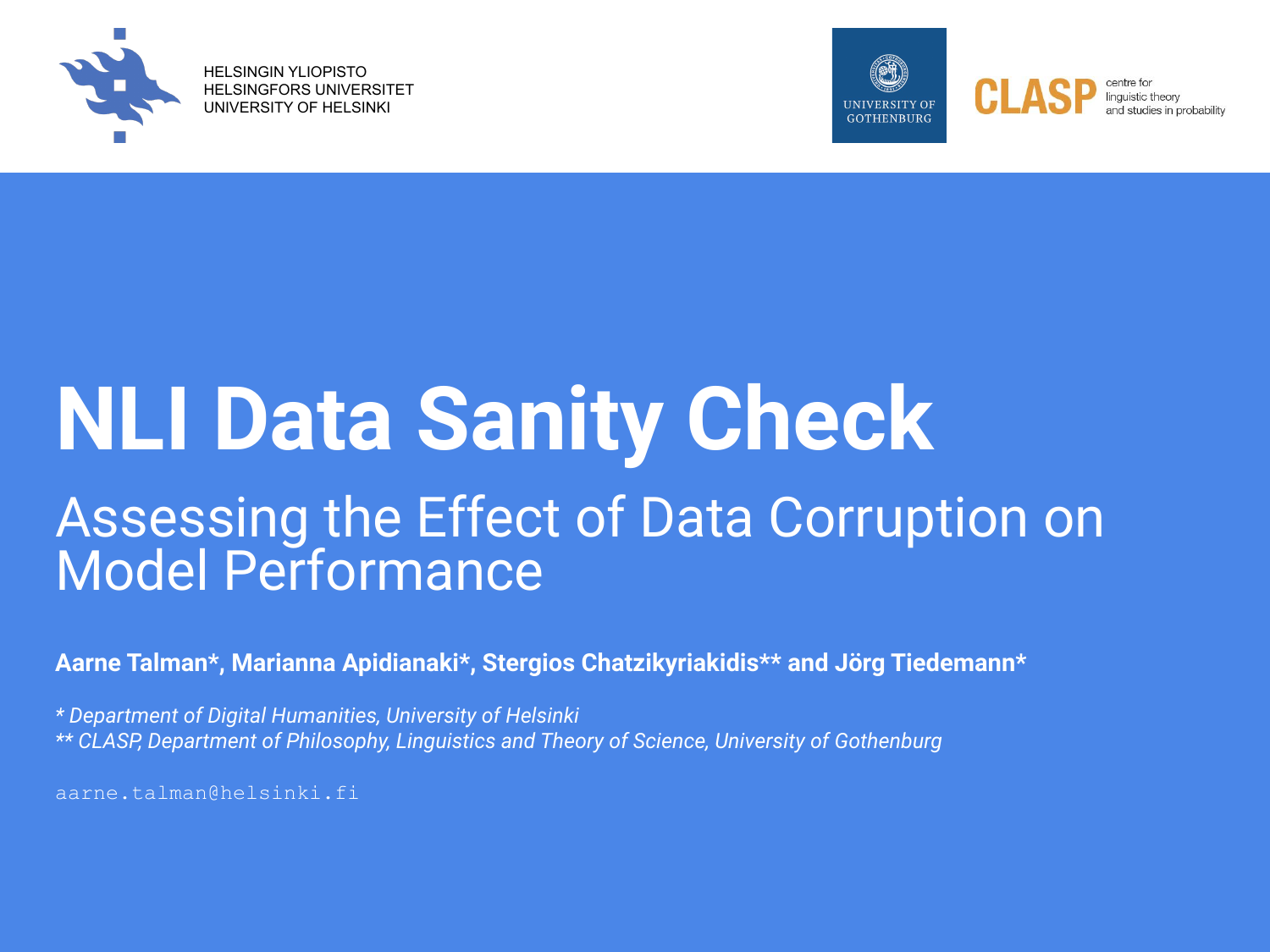### Introduction

**Natural Language Inference (NLI)** is the problem of determining whether a sentence (hypothesis) can be inferred from a another sentence (premise).

A simple example:

- Premise: *A group of people are standing in front of a building.*
- Hypothesis: *A group of people are in front of a building.*

A typical NLI task involves classification of such hypothesis-premise pairs into entailments, contradictions or neutral.

Popular NLI datasets: SNLI (Bowman et al. 2015), MNLI (Williams et al. 2018)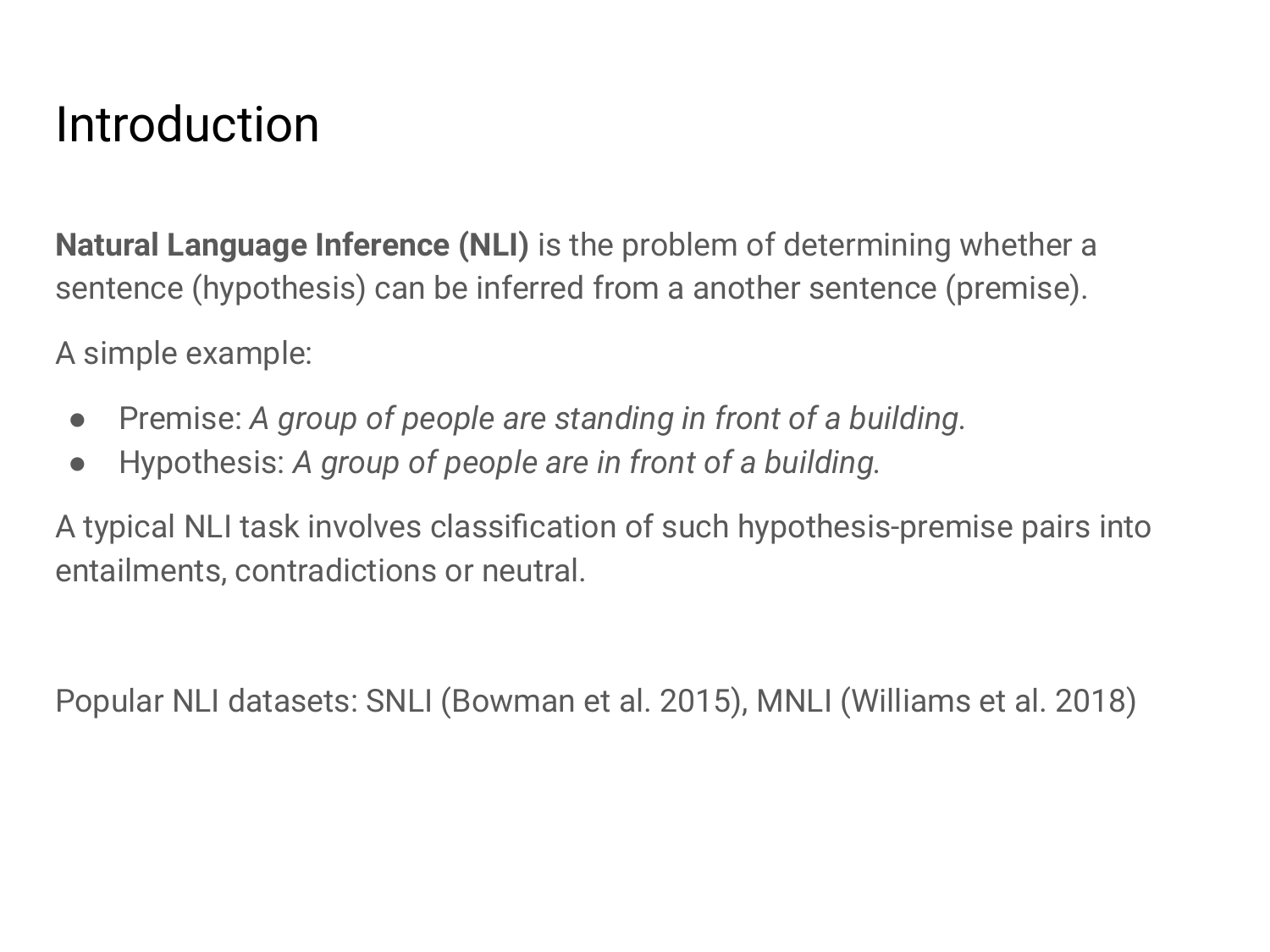## Natural Language Inference

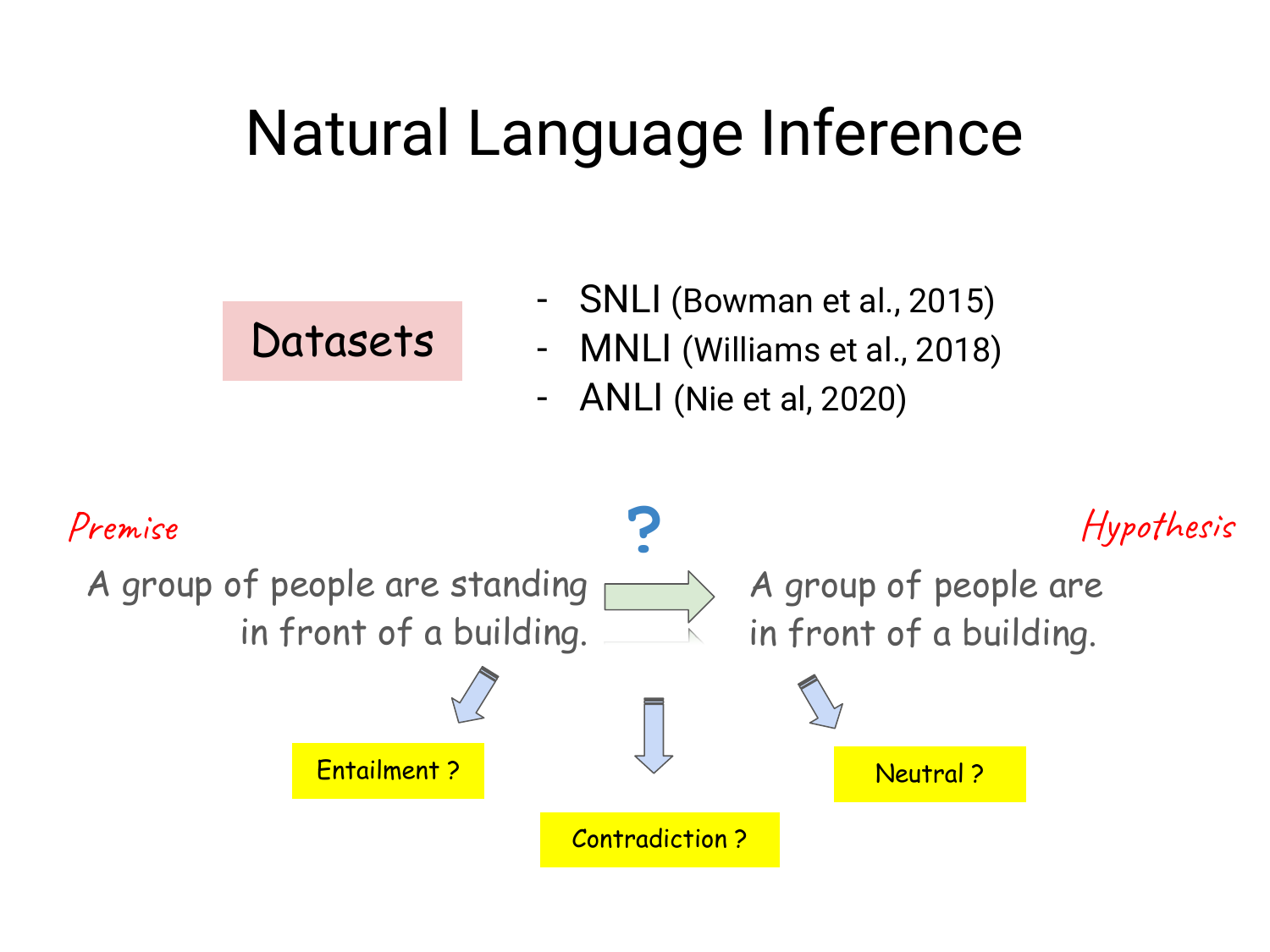### NLI Benchmarks

Serve as testbeds for measuring the models' language understanding capabilities…

… based on the assumption that models should understand, or at least somehow encode the meaning of the processed sentences, in order to determine whether they entail each other

### But, is it really the case?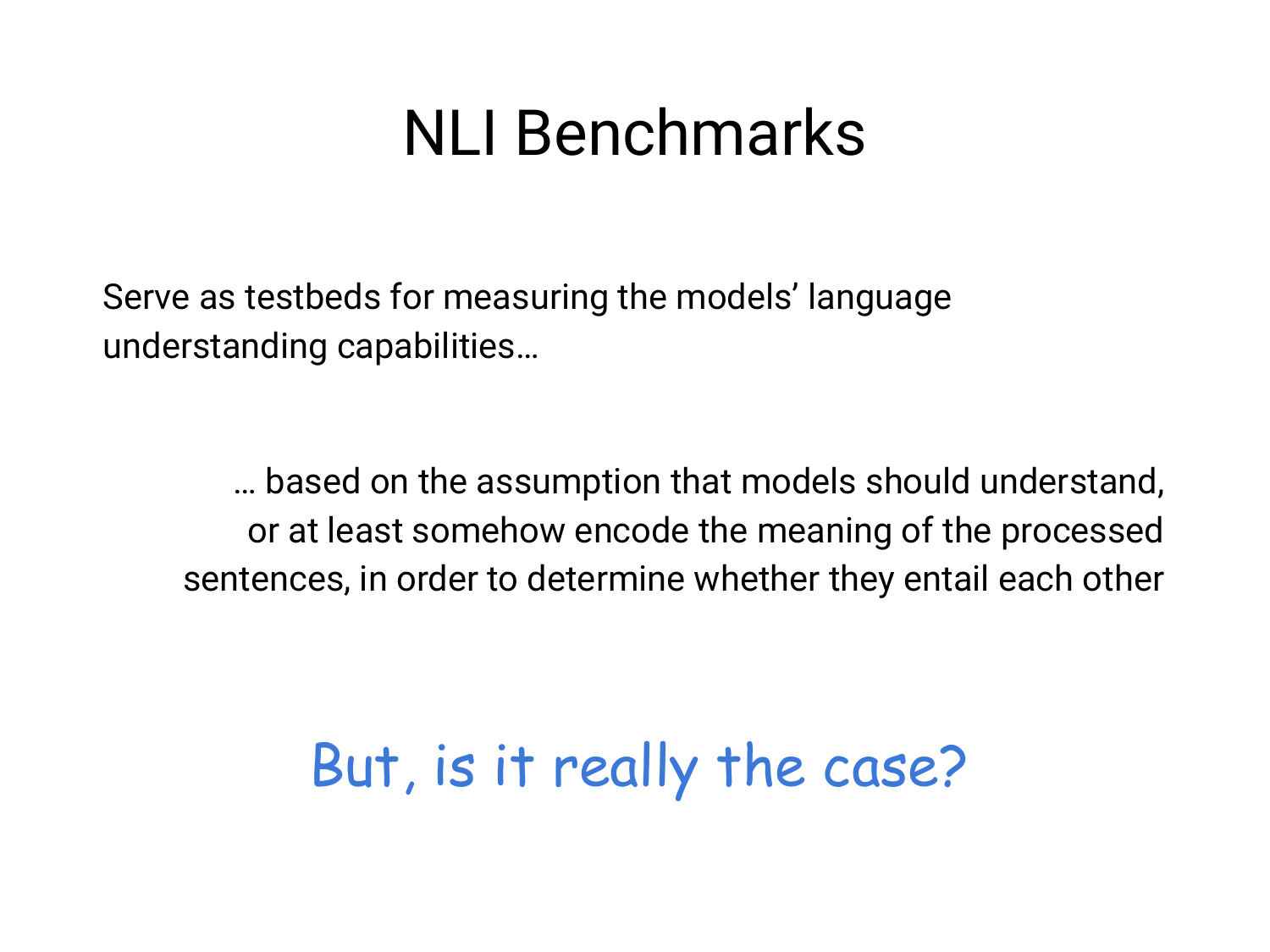### Known problems with NLI Datasets

NLI datasets have been shown to contain annotation artefacts and other statistical biases.

Examples:

- Good performance in NLI tasks using only the hypothesis sentence as input (e.g. Poliak et al. 2018 and Gururangan et al. 2018).
- Notably, 90% of the hypotheses that denote a contradiction in the SNLI dataset contain the verb sleep and its variants (sleeping, asleep).
- Difficulties in generalisation across benchmark tasks: Talman & Chatzikyriakidis (2019) show that models trained on data drawn from one NLI benchmark (e.g. SNLI) do not perform well when tested on data from another benchmark (e.g. MNLI).
- Recently Pham et al. (2020) have shown that high accuracy can be achieved even after shuffling the word order of the NLI sentences.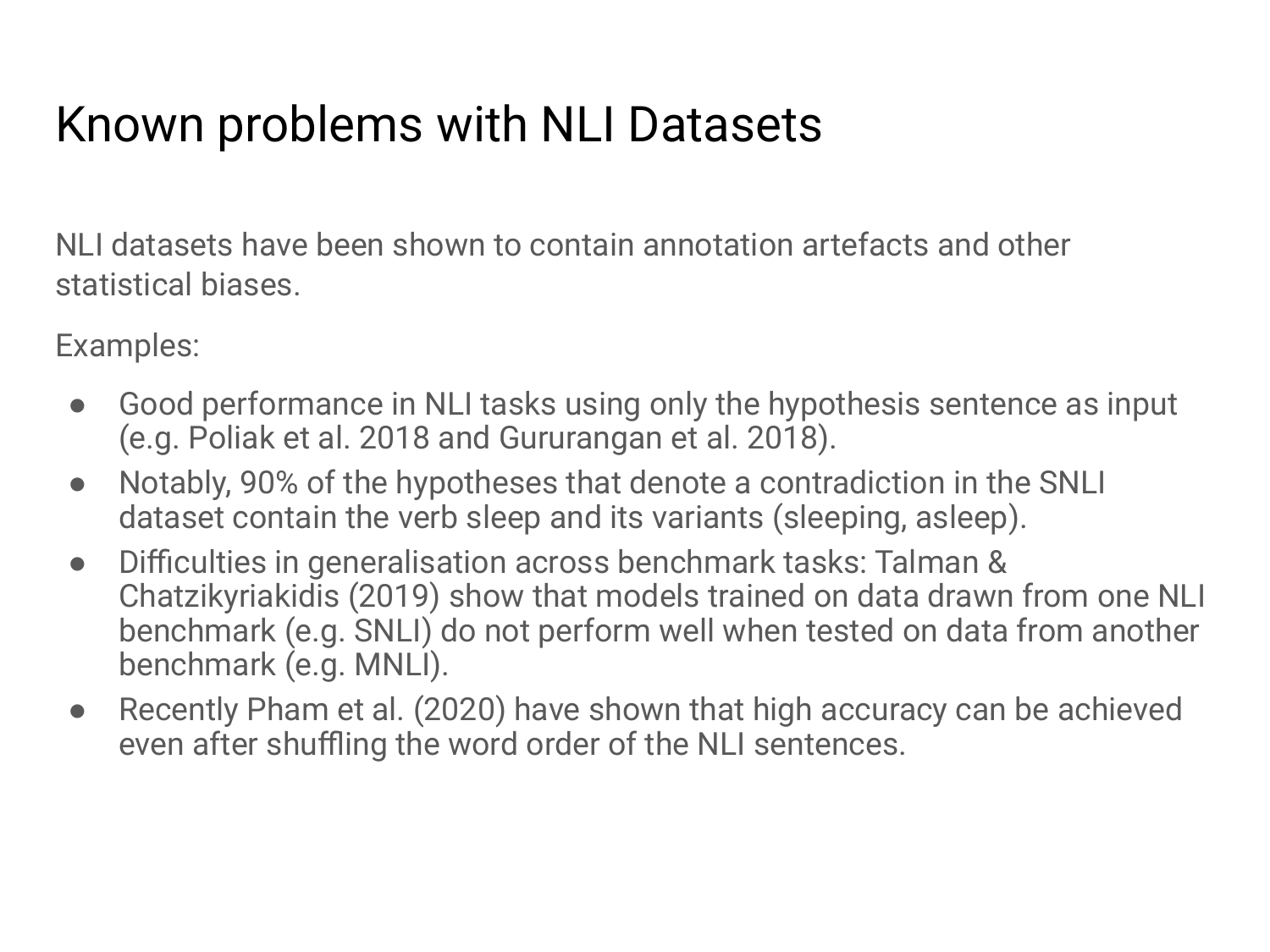## Annotation artefacts and statistical biases

#### Hypothesis-only testing

(Poliak et al., 2018; Gururangan et al., 2018)

Contradictions marked with negation, entailments with generic nouns

(Lai and Hockenmaier, 2014; Marelli et al., 2014; Gururangan et al., 2018)

Lack of generalisation across benchmarks  $(e.g., SNLI = > MNLI)$ 

(Talman and Chatzikyriakidis, 2019) High accuracy after word shuffling in NLI sentences (Pham et al., 2020)

90% of contradiction hypotheses in SNLI contain variants of *sleep* (e.g., *sleeping*, *asleep*)

(Poliak et al., 2018; Gururangan et al., 2018)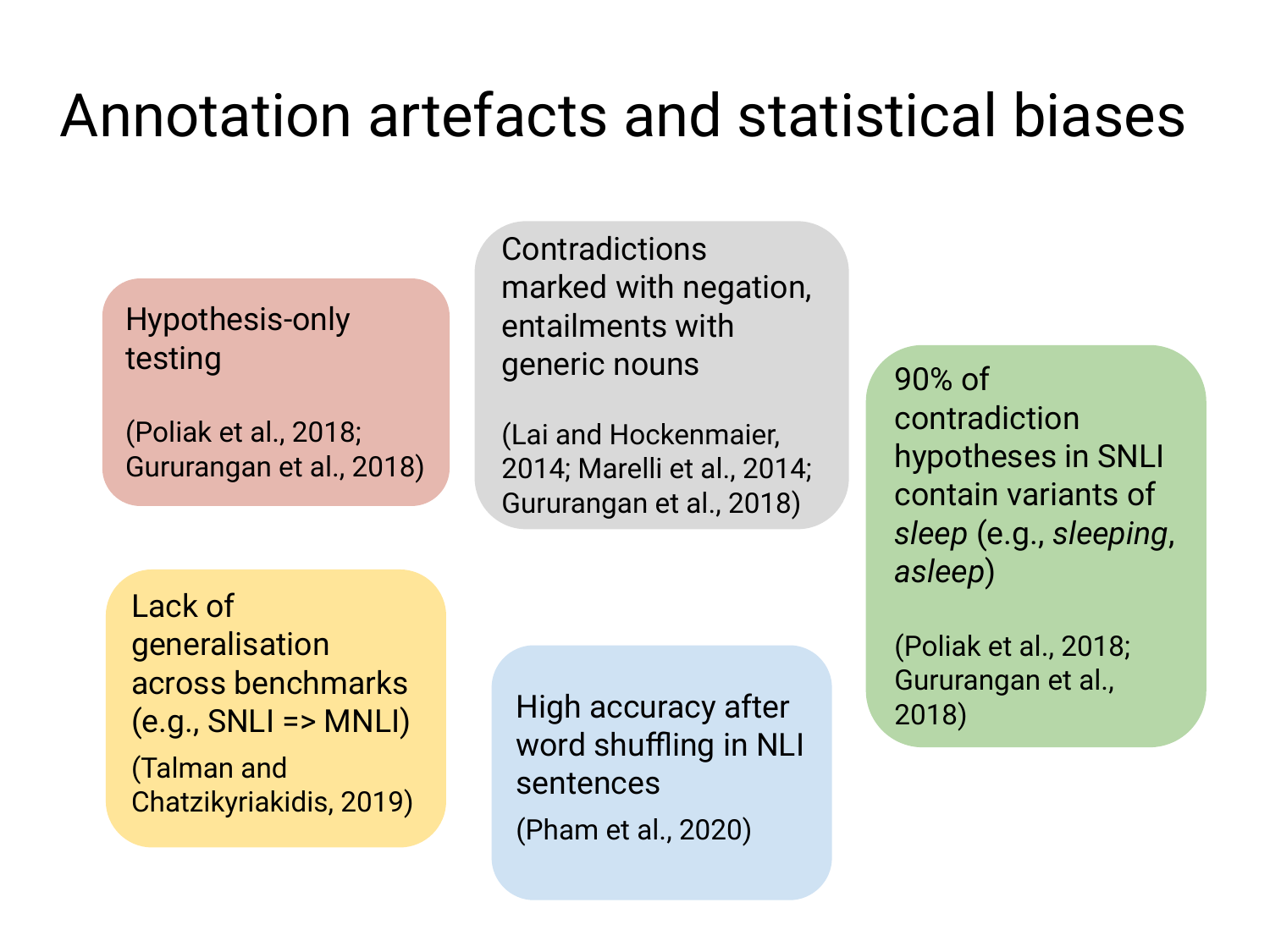## *How do you determine if an NLI dataset is of good quality?*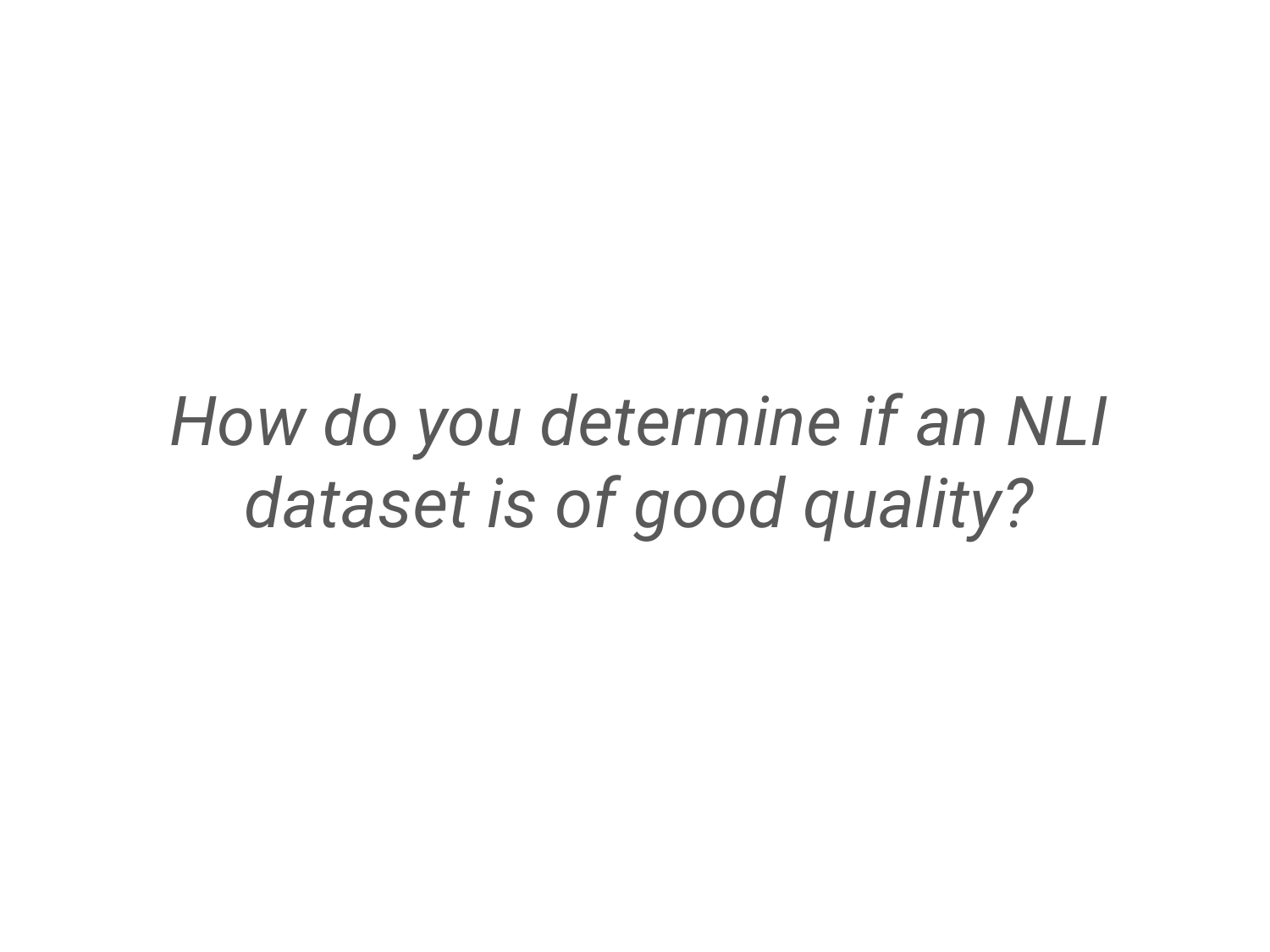## How to determine if an NLI dataset is high quality?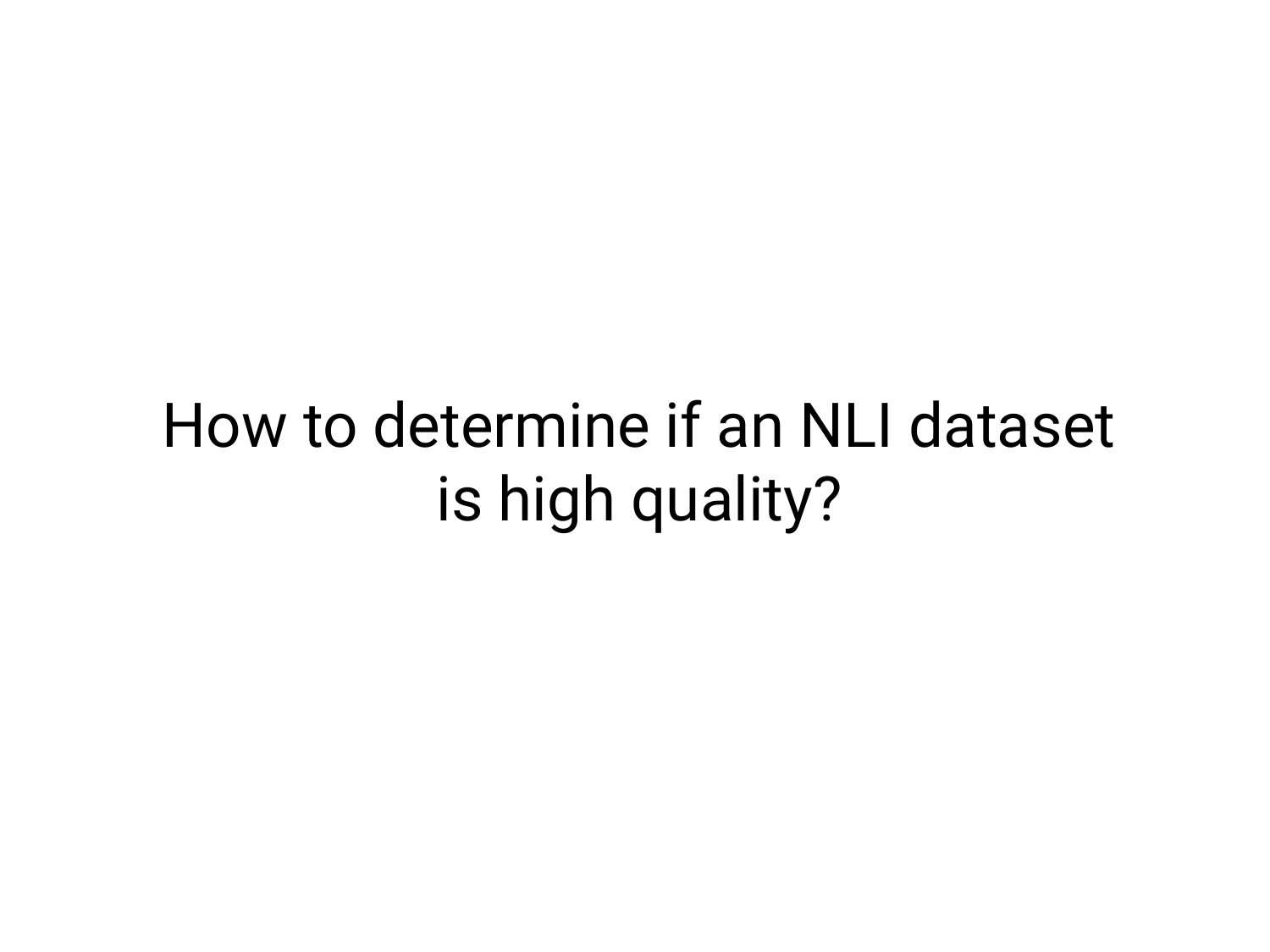### Approach

Arguably as NLI datasets test semantic relationships between sentences, models should *understand* or at least somehow *encode the meaning* of the sentences and then determine whether they entail each other or are in contradiction.

Our approach: **try to corrupt NLI sentences in a systematic way and test what is the impact on model performance:**

- **●** Corrupt datasets by removing words belonging to a specific word class, e.g. **verbs** or **nouns**, to create sentences that don't really make sense any more.
- If model accuracy on the corrupted data remains high, then the dataset is likely to contain statistical biases and artefacts that guide prediction.
- Inversely, a large decrease in model accuracy indicates that the original dataset provides a proper challenge to the models' reasoning capabilities.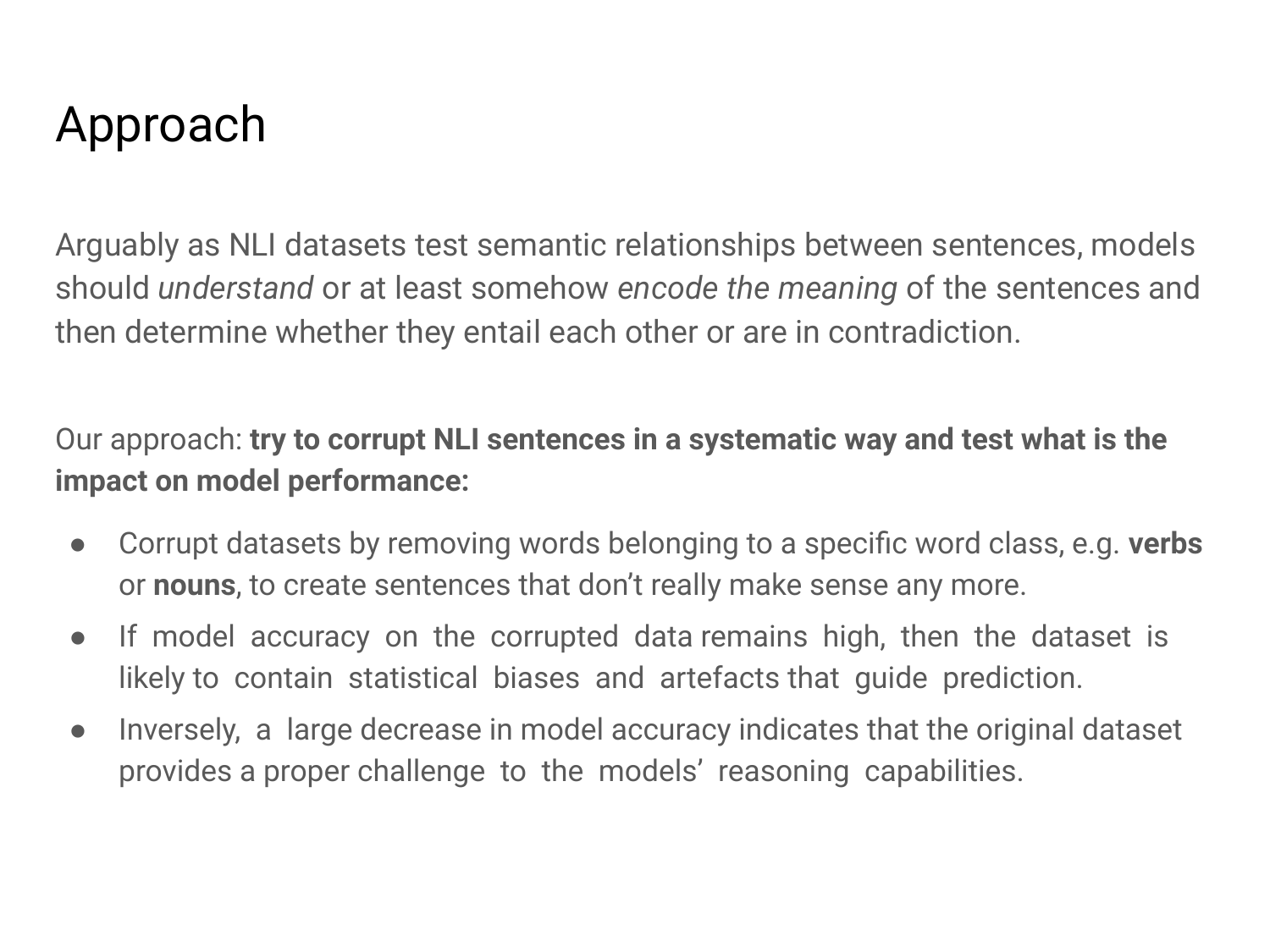## Our Data Sanity Check Approach

#### Systematically corrupt NLI sentences

- **○** Remove words of a specific grammatical category (e.g., verbs, nouns, adjectives, adverbs)
- **○** Create sentences that often do not make sense!

#### Test impact on model performance

- High model accuracy: the dataset is likely to contain statistical biases and artefacts that guide prediction.
- $\circ$  Large decrease in model accuracy: the original dataset provides a proper challenge to the models' reasoning capabilities.

#### **Train - NOUNS**

|               | <b>Premise</b>                                                                                                                                              | <b>Hypothesis</b>                                              |
|---------------|-------------------------------------------------------------------------------------------------------------------------------------------------------------|----------------------------------------------------------------|
| Contradiction | He was hardly more than<br>five feet, four inches.<br>but carried himself with<br>great dignity.                                                            | The man was 6 foot<br>taH.                                     |
| Entailment    | Two plants died on the<br>long journey and the<br>third one found its way<br>to Jamaica exactly how is<br>still shrouded in <b>mystery</b> .                | The third plant was<br>a different type<br>from the first two. |
| Neutral       | In a couple of days the<br>wagon train would head<br>on north to Tueson, but<br>now the activity in the<br>plaza was a mixture of<br>market day and fiesta. | They were south of<br>Tueson.                                  |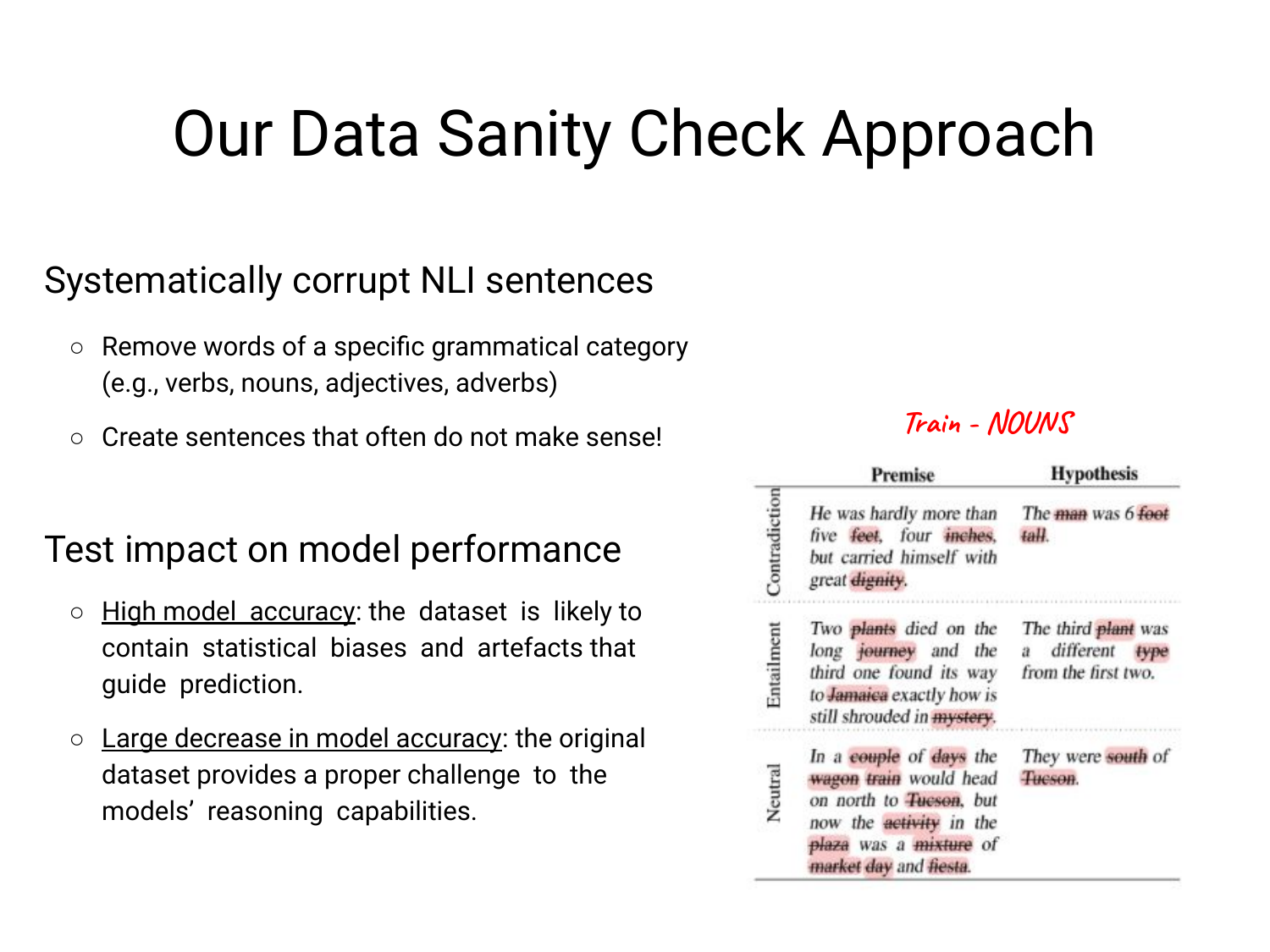### Datasets - MNLI (Williams et al. 2018)

We created 42 different configurations:

- 9 corruptions with specific word class(es) removed from MNLI:  $-NUM, -CONJ, -ADV,$ -PRON, -ADJ, -DET, -VERB, -NOUN, -NOUN-PRON
- 5 corruptions where only specific word classes are present (others removed): NOUN+PRON+VERB, NOUN+ADJ+VERB, NOUN+VERB, NOUN+VERB+ADJ, NOUN+VERB+ADJ+ADV
- 3 different experimental setups per corruption:
	- **Corrupt-Train:** only data in the training set has been corrupted
	- **Corrupt-Test:** only data in the test set has been corrupted\*
	- **Corrupt-Train and Test:** both train and test sets have been corrupted

#### **Examples:**

|               | <b>Premise</b>                                                                                                                                                                 | <b>Hypothesis</b>                       |
|---------------|--------------------------------------------------------------------------------------------------------------------------------------------------------------------------------|-----------------------------------------|
| Contradiction | He was hardly more than<br>five feet, four inches,<br>but carried himself with<br>great dignity.                                                                               | The man was 6 foot<br>tall.             |
| Entailment    | Two <b>plants</b> died on the<br>long journey and the<br>third one found its way from the first two.<br>to <b>Jamaica</b> exactly how is<br>still shrouded in <i>mystery</i> . | The third plant was<br>a different type |
| Neutral       | In a couple of days the<br>wagon train would head<br>on north to Tueson, but<br>now the activity in the<br>plaza was a mixture of<br>market day and fiesta.                    | They were south of<br>Tueson.           |

Table 1: Sentence pairs from a corrupted MNLI training dataset where nouns have been removed.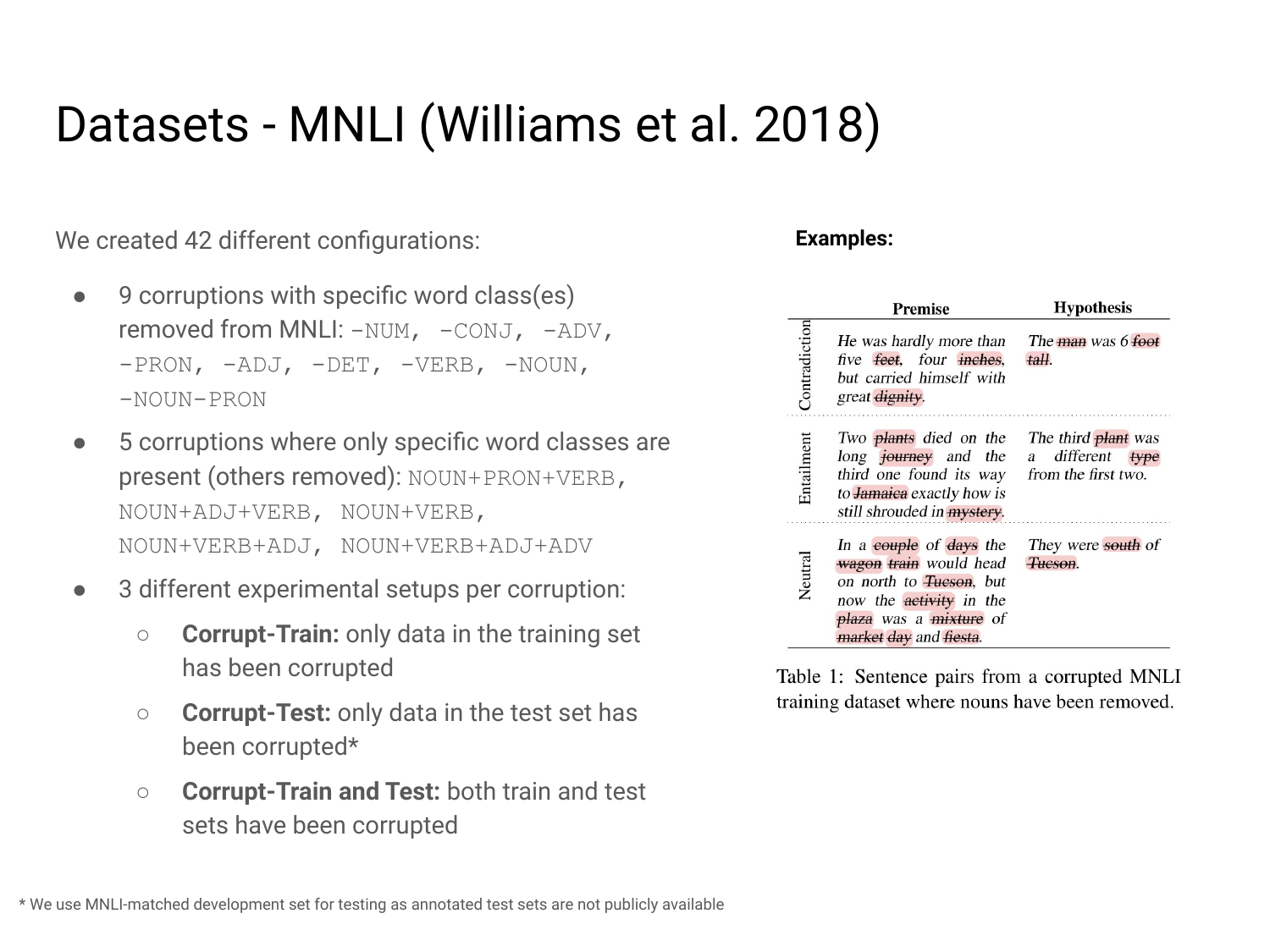### Corrupting MNLI (Williams et al. 2018)

#### 42 different configurations

9 with specific word class(es) removed

○ -NUM, -CONJ, -ADV, -PRON, -ADJ, -DET, -VERB, -NOUN, -NOUN-PRON

5 with specific word classes present (others removed)

○ NOUN+PRON+VERB, NOUN+ADJ+VERB, NOUN+VERB, NOUN+VERB+ADJ,

NOUN+VERB+ADJ+ADV

- 3 experimental setups per corruption
	- **Corrupt-Train:** corrupting the training set
	- **Corrupt-Test:** corrupting the test set (i.e. the MNLI-matched dev set)
	- **Corrupt-Train and Test:** corrupting both sets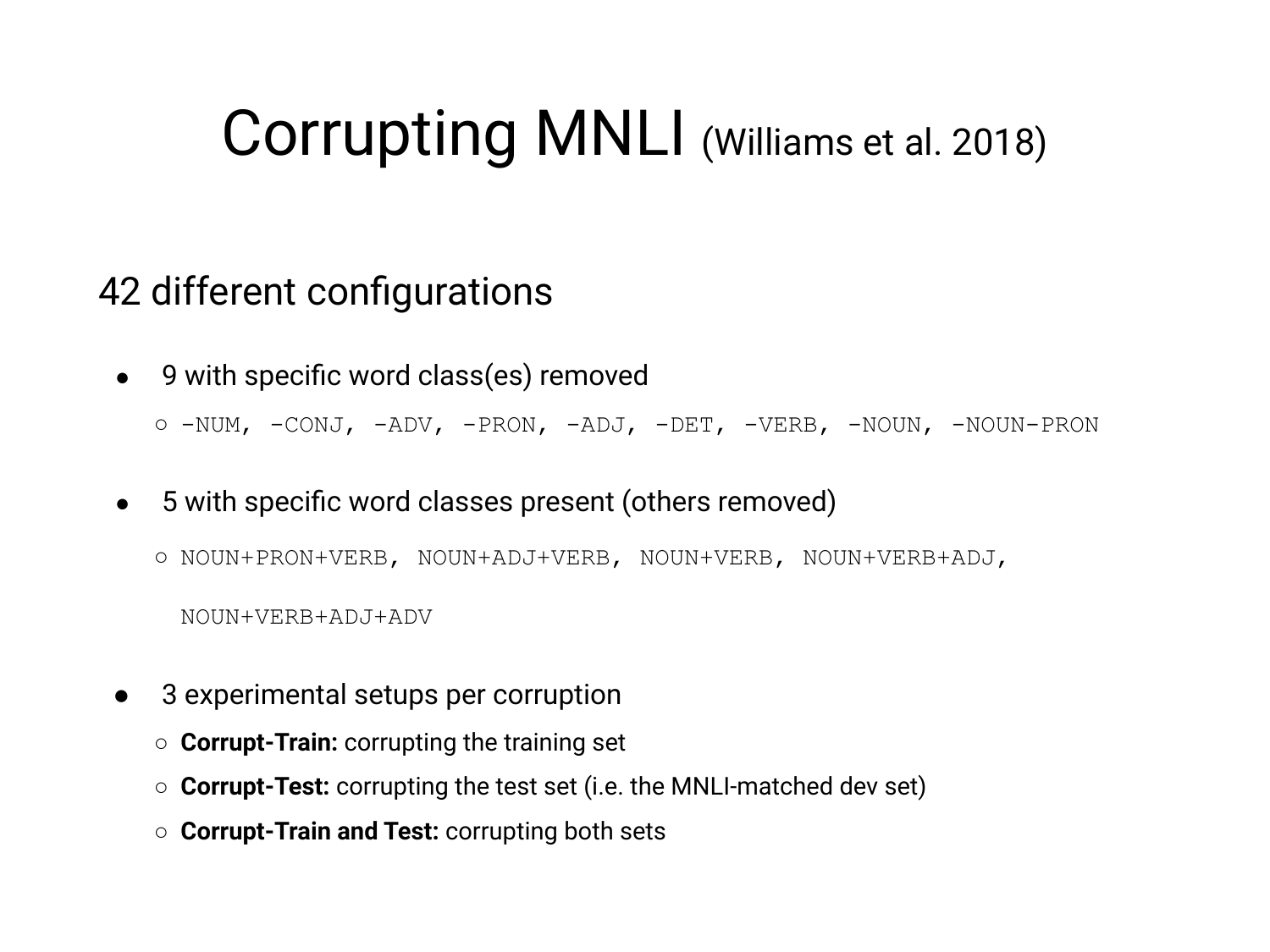### Datasets - ANLI (Nie et al. 2018)

The Adversarial NLI benchmark (ANLI) was specifically designed to address some of the shortcomings of the previous NLI datasets.

We created 27 different configurations for ANLI:

- 8 corruptions with specific word class(es) removed from MNLI:  $-NUM$ ,  $-CONJ$ , -ADV, -PRON, -ADJ, -DET, -VERB, -NOUN
- ANLI contains 3 datasets (rounds), R1, R2 and R3. Each dataset was collected using a human-and-model-in-the-loop approach, and they progressively increase in difficulty and complexity.
- For ANLI we only used the **Corrupt-Test** configuration.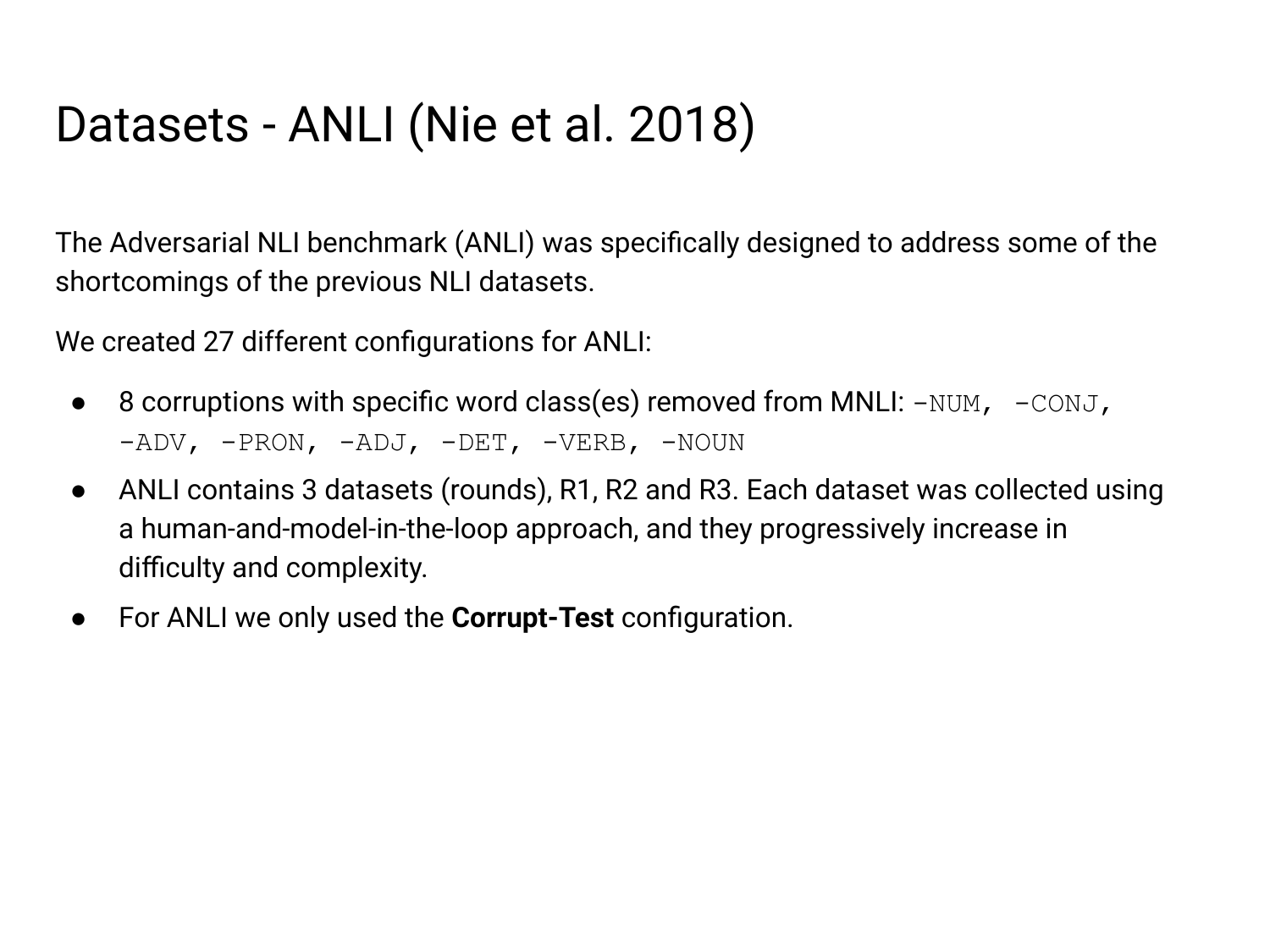## Corrupting ANLI (Nie et al. 2018)

- The Adversarial NLI benchmark (ANLI) was specifically designed to address shortcomings of the previous NLI datasets.
- ANLI contains 3 datasets (rounds): R1, R2 and R3.
- Each dataset was collected using a human-and-model-in-the-loop approach, and they progressively increase in difficulty and complexity.

#### 27 different configurations

- 8 corruptions with specific word class(es) removed from MNLI
	- -NUM, -CONJ, -ADV, -PRON, -ADJ, -DET, -VERB, -NOUN
- For ANLI we only used he **Corrupt-Test** experimental setup.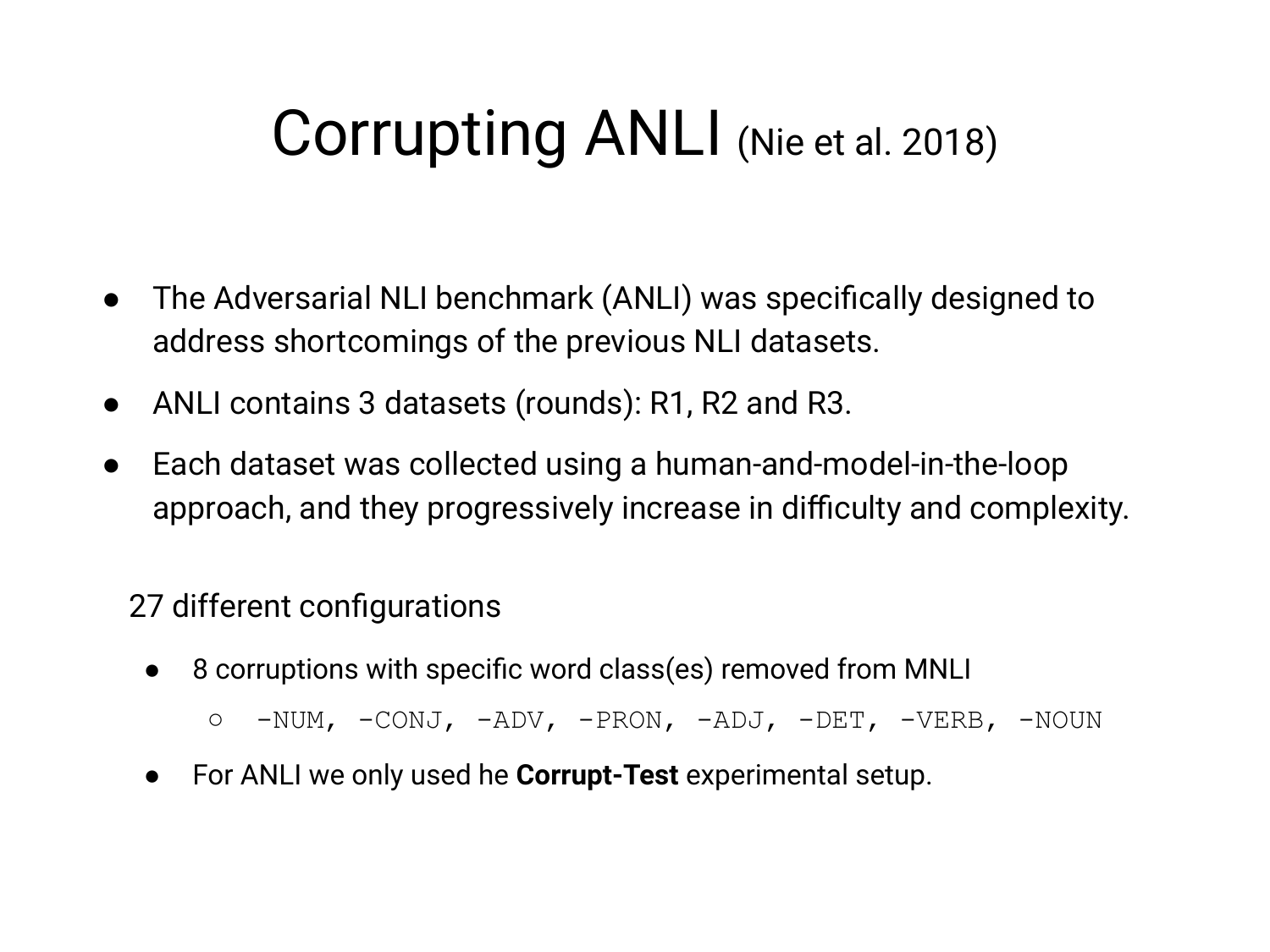### Results with corrupt MNLI and BERT (Devlin et al. 2018)

*We use training and evaluation scripts provided by Google using the default hyperparameter values and other settings (https://github.com/google-research/bert)*

| Data                  | CORRUPT-TRAIN | Δ        | CORRUPT-TEST | Δ        | <b>CORRUPT-TRAIN AND TEST</b> | Δ        |
|-----------------------|---------------|----------|--------------|----------|-------------------------------|----------|
| MNLI-NUM              | 82.37%        | $-1.37$  | 81.71%       | $-2.03$  | 81.87%                        | $-1.87$  |
| MNLI-CONJ             | 83.09%        | $-0.65$  | 82.75%       | $-0.99$  | 83.10%                        | $-0.64$  |
| <b>MNLI-ADV</b>       | 80.21%        | $-3.53$  | 72.41\%      | $-11.33$ | 75.69%                        | $-8.05$  |
| <b>MNLI-PRON</b>      | 83.27%        | $-0.47$  | 81.98%       | $-1.75$  | 82.65%                        | $-1.09$  |
| MNLI-ADJ              | 81.67%        | $-2.07$  | 74.61%       | $-9.13$  | 76.44%                        | $-7.30$  |
| MNLI-DET              | 83.15%        | $-0.59$  | 79.29%       | $-4.44$  | 81.32%                        | $-2.42$  |
| <b>MNLI-VERB</b>      | $81.40\%$     | $-2.34$  | $73.96\%$    | $-9.78$  | 76.30%                        | -2.44    |
| MNLI-NOUN             | 80.72%        | $-3.02$  | 69.80%       | $-13.94$ | 73.38%                        | $-10.35$ |
| <b>MNLI-NOUN-PRON</b> | 79.74%        | $-4.00$  | 68.41\%      | $-15.33$ | 72.14%                        | $-11.60$ |
| NOUN+PRON+VERB        | $72.55\%$     | $-11.19$ | 54.59%       | $-29.15$ | $62.18\%$                     | $-21.56$ |
| NOUN+ADV+VERB         | 67.58%        | $-16.16$ | 62.58%       | $-21.16$ | 67.58%                        | $-16.16$ |
| NOUN+VERB             | 71.14%        | $-12.60$ | 52.90%       | $-30.84$ | 61.31\%                       | $-22.43$ |
| NOUN+VERB+ADJ         | 75.54%        | $-8.20$  | 61.90%       | $-21.84$ | 68.20%                        | $-15.54$ |
| NOUN+VERB+ADV+ADJ     | 79.81%        | $-3.93$  | 71.81\%      | $-11.93$ | 76.29%                        | $-7.45$  |

Table 2: Prediction accuracy (%) for the BERT-base model fine-tuned on CORRUPT-TRAIN and tested on the original MNLI-matched evaluation (dev) set (columns 2 and 3); fine-tuned on the original MNLI data and tested on CORRUPT-TEST; fine-tuned on CORRUPT-TRAIN and tested on CORRUPT-TEST (columns 6 and 7). The delta shows the difference in accuracy compared to the model fine-tuned on the original MNLI training set and evaluated on the MNLI-matched development set (83.74%).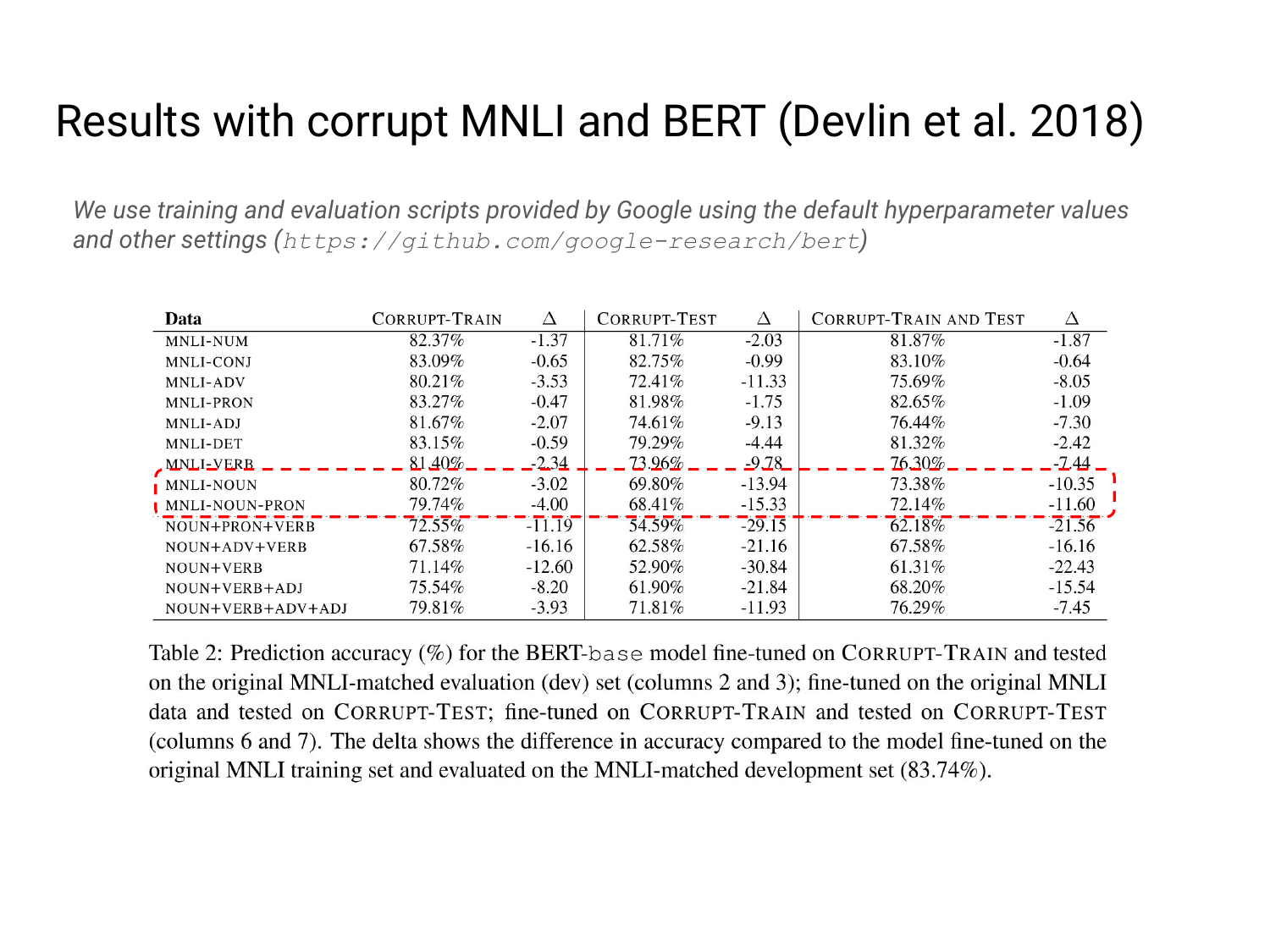## Experimental Setup for MNLI

- We use the BERT-base model (Devlin et al., 2018)
- Training and evaluation scripts provided by Google, with the default hyperparameter settings (https://github.com/google-research/bert )
- We measure the model's prediction accuracy when
	- fine-tuned on Corrupt-TRAIN and tested on the original MNLI-matched evaluation (dev) set
	- fine-tuned on the original MNLI data and tested on Corrupt-TEST
	- fine-tuned on Corrupt-TRAIN and tested on Corrupt-TEST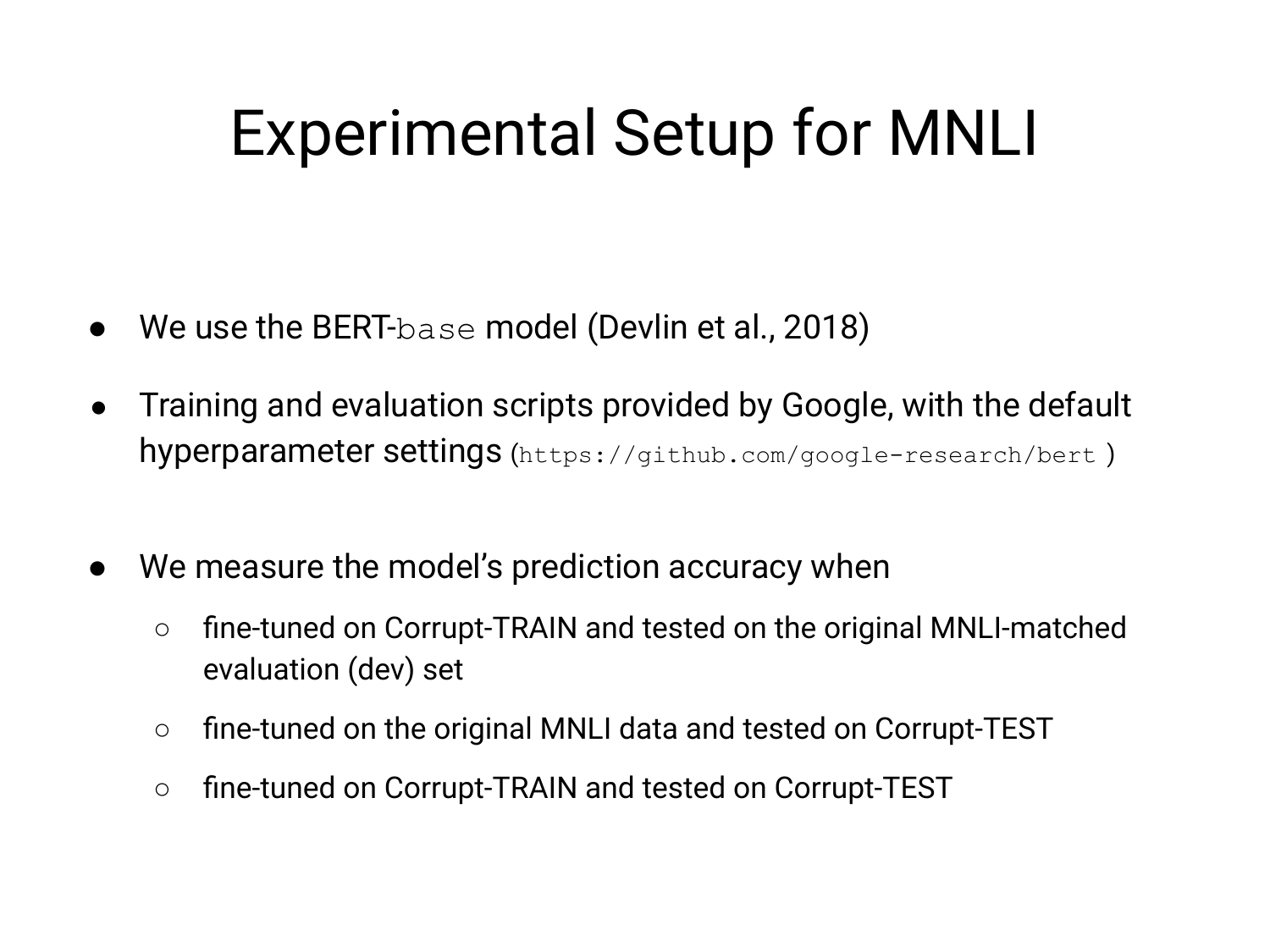### Results on MNLI

| Data                    | <b>CORRUPT-TRAIN</b> | Δ        | <b>CORRUPT-TEST</b> |          | <b>CORRUPT-TRAIN AND TEST</b> |          |
|-------------------------|----------------------|----------|---------------------|----------|-------------------------------|----------|
| <b>MNLI-NUM</b>         | 82.37%               | $-1.37$  | 81.71%              | $-2.03$  | 81.87%                        | $-1.87$  |
| MNLI-CONJ               | 83.09%               | $-0.65$  | 82.75%              | $-0.99$  | 83.10%                        | $-0.64$  |
| MNLI-ADV                | 80.21%               | $-3.53$  | 72.41%              | $-11.33$ | 75.69%                        | $-8.05$  |
| <b>MNLI-PRON</b>        | 83.27%               | $-0.47$  | 81.98%              | $-1.75$  | 82.65%                        | $-1.09$  |
| MNLI-ADJ                | 81.67%               | $-2.07$  | 74.61%              | $-9.13$  | 76.44%                        | $-7.30$  |
| MNLI-DET                | 83.15%               | $-0.59$  | 79.29%              | $-4.44$  | 81.32%                        | $-2.42$  |
| MNLI-VERB               | 81,40%               | $-2.34$  | 73.96%              | $-9.78$  | 76.30%                        | $-7.44$  |
| <b>MNLI-NOUN</b>        | 80.72%               | $-3.02$  | 69.80%              | $-13.94$ | 73.38%                        | $-10.35$ |
| <b>I MNLI-NOUN-PRON</b> | 79.74%               | $-4.00$  | 68.41%              | $-15.33$ | 72.14%                        | $-11.60$ |
| NOUN+PRON+VERB          | 72.55%               | $-11.19$ | 54.59%              | $-29.15$ | 62.18%                        | $-21.56$ |
| NOUN+ADV+VERB           | 67.58%               | $-16.16$ | 62.58%              | $-21.16$ | 67.58%                        | $-16.16$ |
| NOUN+VERB               | 71.14%               | $-12.60$ | 52.90%              | $-30.84$ | 61.31%                        | $-22.43$ |
| NOUN+VERB+ADJ           | 75.54%               | $-8.20$  | 61.90%              | $-21.84$ | 68.20%                        | $-15.54$ |
| NOUN+VERB+ADV+ADJ       | 79.81%               | $-3.93$  | 71.81%              | $-11.93$ | 76.29%                        | $-7.45$  |

● Delta shows the difference in accuracy compared to the BERT--base model fine-tuned on the original MNLI training set and evaluated on the MNLI-matched development set (83.74%).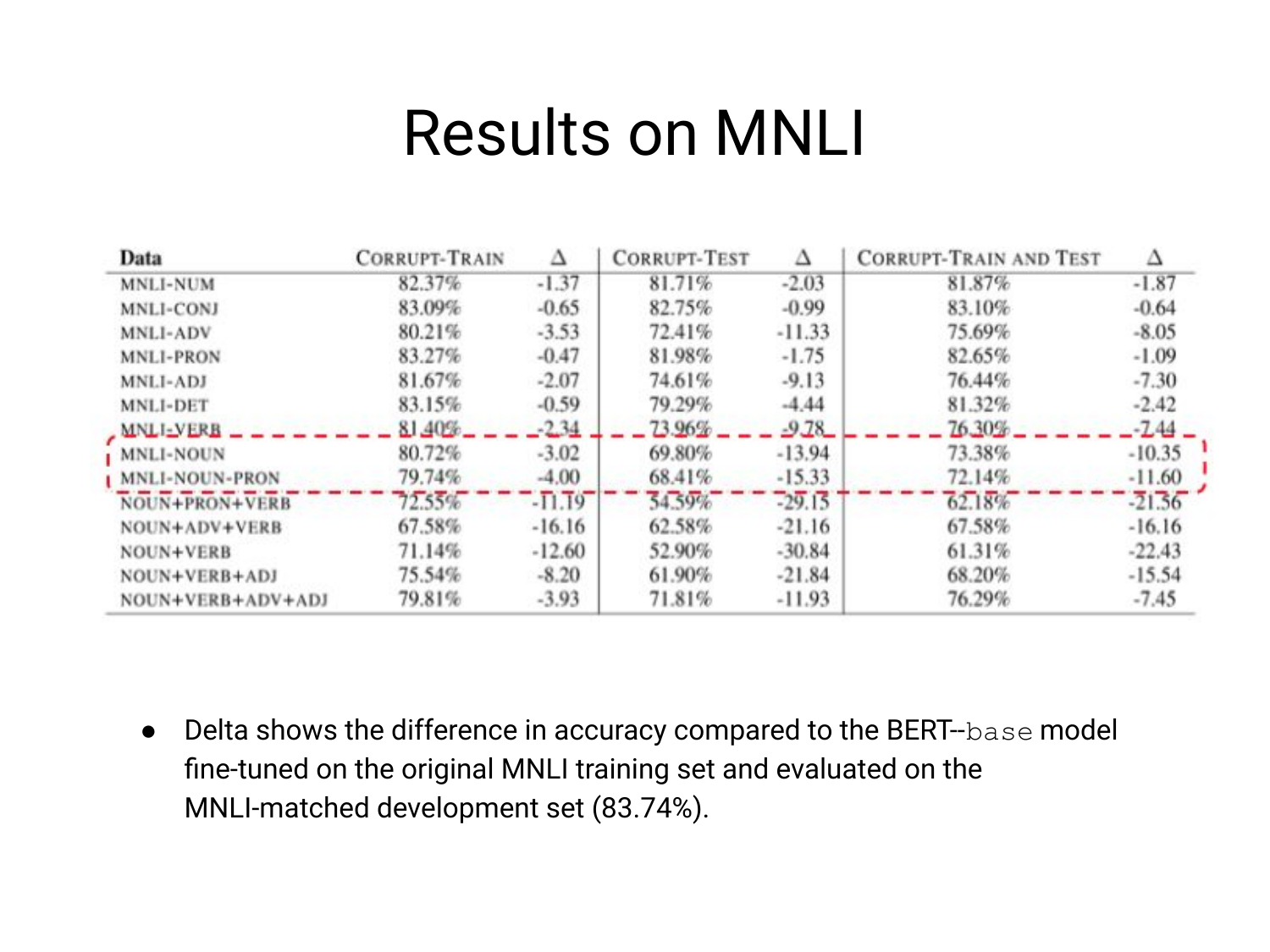### Results with corrupt ANLI and RoBERTa (Liu et al. 2019)

*We use training and evaluation scripts provided by Liu et al. using the default hyperparameter values and other settings (https://github.com/facebookresearch/anli)*

| Data                     | <b>CORRUPT-TEST R1</b> | Δ       | <b>CORRUPT-TEST R2</b> | Δ       | CORRUPT-TEST R3 |         |
|--------------------------|------------------------|---------|------------------------|---------|-----------------|---------|
| <b>ANLI-CONJ</b>         | 70.2%                  | $-3.6$  | 49.0%                  | $0.1\,$ | 46.5%           | 2.1     |
| <b>ANLI-PRON</b>         | 69.6%                  | $-4.2$  | 49.7%                  | 0.8     | 45.0%           | 0.6     |
| <b>ANLI-DET</b>          | 69.5%                  | $-4.3$  | 49.4%                  | 0.5     | 45.0%           | 0.6     |
| <b>ANLI-ADV</b>          | 67.1%                  | $-6.7$  | 49.6%                  | 0.7     | 43.8%           | $-0.6$  |
| ANLI-ADJ                 | 60.2%                  | $-13.6$ | $45.1\%$               | $-3.8$  | 45.0%           | 0.6     |
| $\sqrt{\text{ANLI-NUM}}$ | 58.7%                  | $-15.1$ | $43.8\%$               | $-5.1$  | $45.1\%$        | 0.7     |
| <b>ANLI-VERB</b>         | 54.6%                  | $-19.2$ | 44.7%                  | $-4.2$  | 39.3%           | $-5.1$  |
| <b>ANLI-NOUN</b>         | 43.7%                  | $-30.1$ | 36.0%                  | $-12.9$ | 32.4%           | $-12.0$ |

Table 4: Prediction accuracy  $(\%)$  for the RoBERTa-large model on the CORRUPT R1, R2 and R3 test sets. Delta shows the difference in accuracy compared to the state-of-the-art results reported by Nie et al.  $(2020)$  on the original test sets, R1: 73.8%, R2: 48.9% and R3: 44.4%.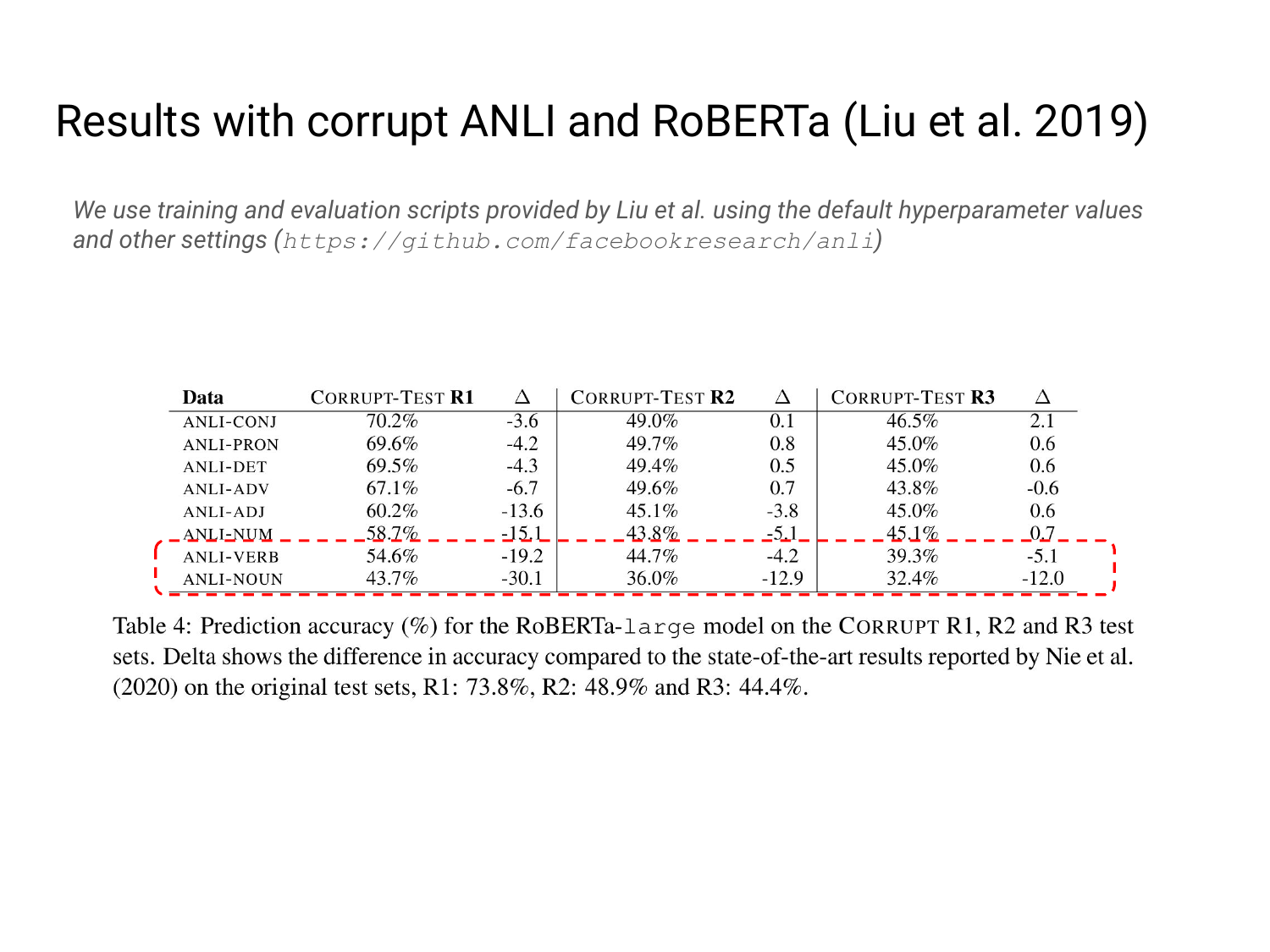## Experimental Setup for ANLI

- We use the RoBERTa-large model (Liu et al., 2019)
- Training and evaluation scripts provided by Liu et al. using the default hyperparameter values and other settings (https://github.com/facebookresearch/anli )

- **Evaluation** 
	- We measure the prediction accuracy of RoBERTa-large on the Corrupt R1, R2 and R3 test sets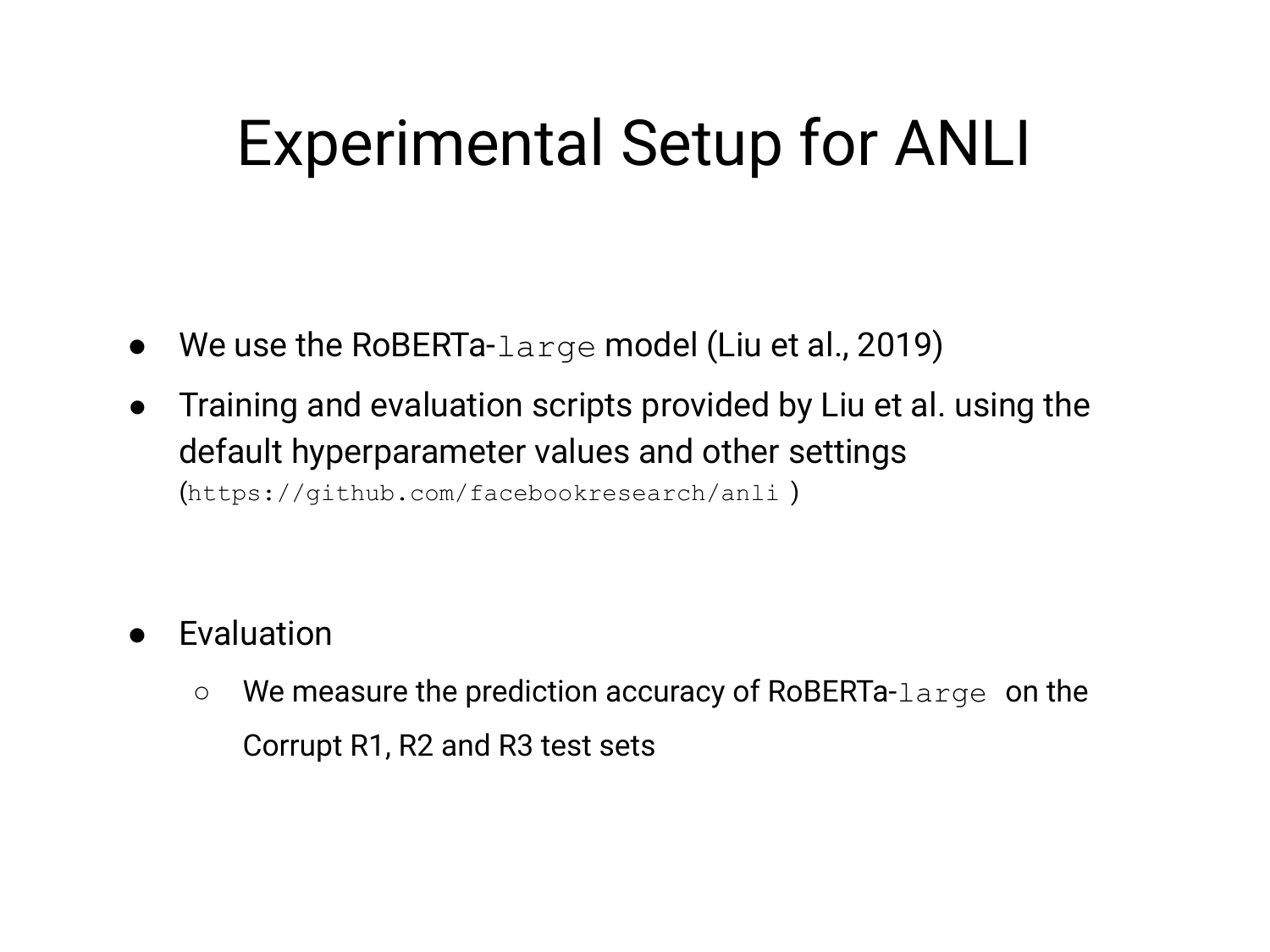## Results for ANLI

| Data             | <b>CORRUPT-TEST R1</b> |         | <b>CORRUPT-TEST R2</b> |         | <b>CORRUPT-TEST R3</b> |         |
|------------------|------------------------|---------|------------------------|---------|------------------------|---------|
| <b>ANLI-CONJ</b> | 70.2%                  | $-3.6$  | 49.0%                  | 0.1     | 46.5%                  | 2.1     |
| <b>ANLI-PRON</b> | 69.6%                  | $-4.2$  | 49.7%                  | 0.8     | 45.0%                  | 0.6     |
| <b>ANLI-DET</b>  | 69.5%                  | $-4.3$  | 49.4%                  | 0.5     | 45.0%                  | 0.6     |
| <b>ANLI-ADV</b>  | 67.1%                  | $-6.7$  | 49.6%                  | 0.7     | 43.8%                  | $-0.6$  |
| <b>ANLI-ADJ</b>  | 60.2%                  | $-13.6$ | 45.1%                  | $-3.8$  | 45.0%                  | 0.6     |
| <b>ANLI-NUM</b>  | 58.7%                  |         |                        |         |                        |         |
| <b>ANLI-VERB</b> | 54.6%                  | $-19.2$ | 44.7%                  | $-4.2$  | 39.3%                  | $-5.1$  |
| <b>ANLI-NOUN</b> | 43.7%                  | $-30.1$ | 36.0%                  | $-12.9$ | 32.4%                  | $-12.0$ |

- Delta shows the difference in accuracy compared to the state-of-the-art results reported by Nie et al. (2020) on the original test sets
	- R1: 73.8%
	- $O$  R2: 48.9%
	- $O$  R3: 44.4%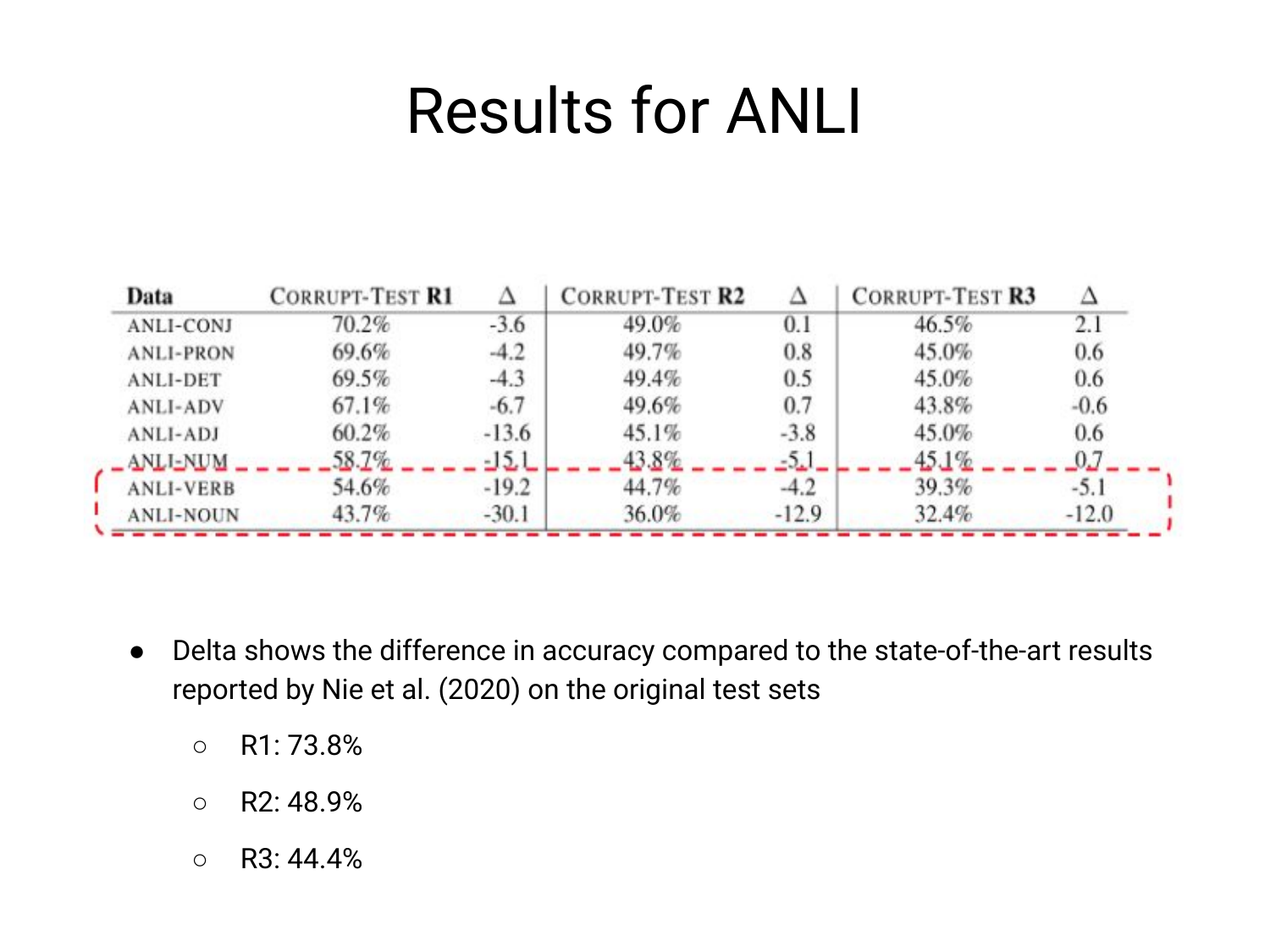### **Discussion**

- Our results confirm previous findings that neural network models are able to solve NLI tasks like MNLI by using statistical cues and artefacts in the data.
- Instead of learning to "understand" the sentences in NLI datasets, Transformer-based models like BERT and RoBERTa can utilise other factors from the datasets to guide predictions.
- Our method demonstrates the superior quality of the ANLI datasets which was specifically designed to get rid of annotation artefacts and biases in the data.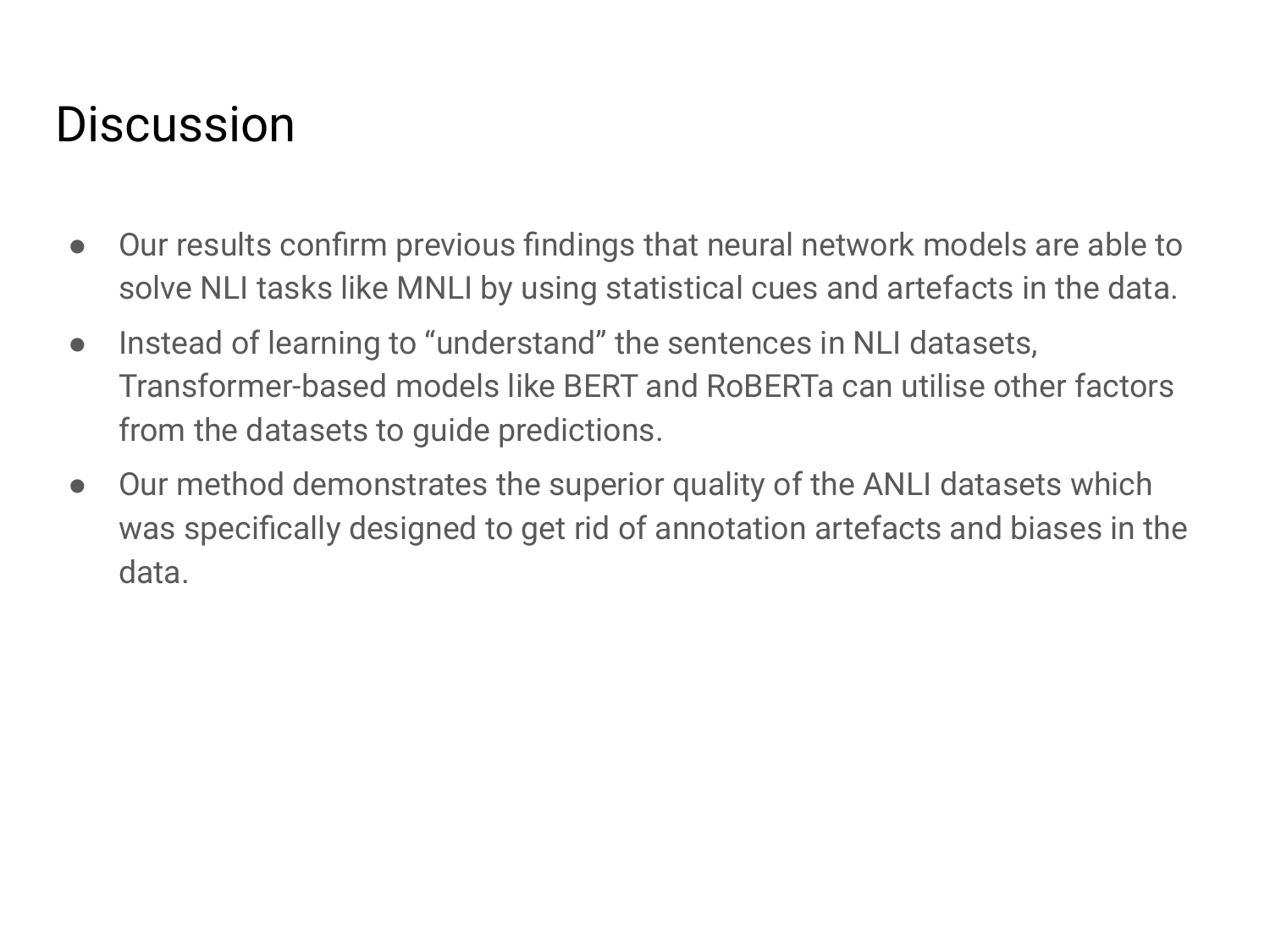## Findings

- Our results show a lower-than-expected decrease in performance for models fine-tuned/tested on corrupted data, where sentences are often unintelligible.
- They confirm that
	- neural network models are able to solve NLI tasks by relying on statistical cues and artefacts in the data
	- rather than "understanding" sentence meaning, Transformer-based models leverage other cues in the datasets to guide prediction.
- Our method demonstrates the superior quality of the ANLI datasets which was specifically designed to remove artefacts and biases from the data.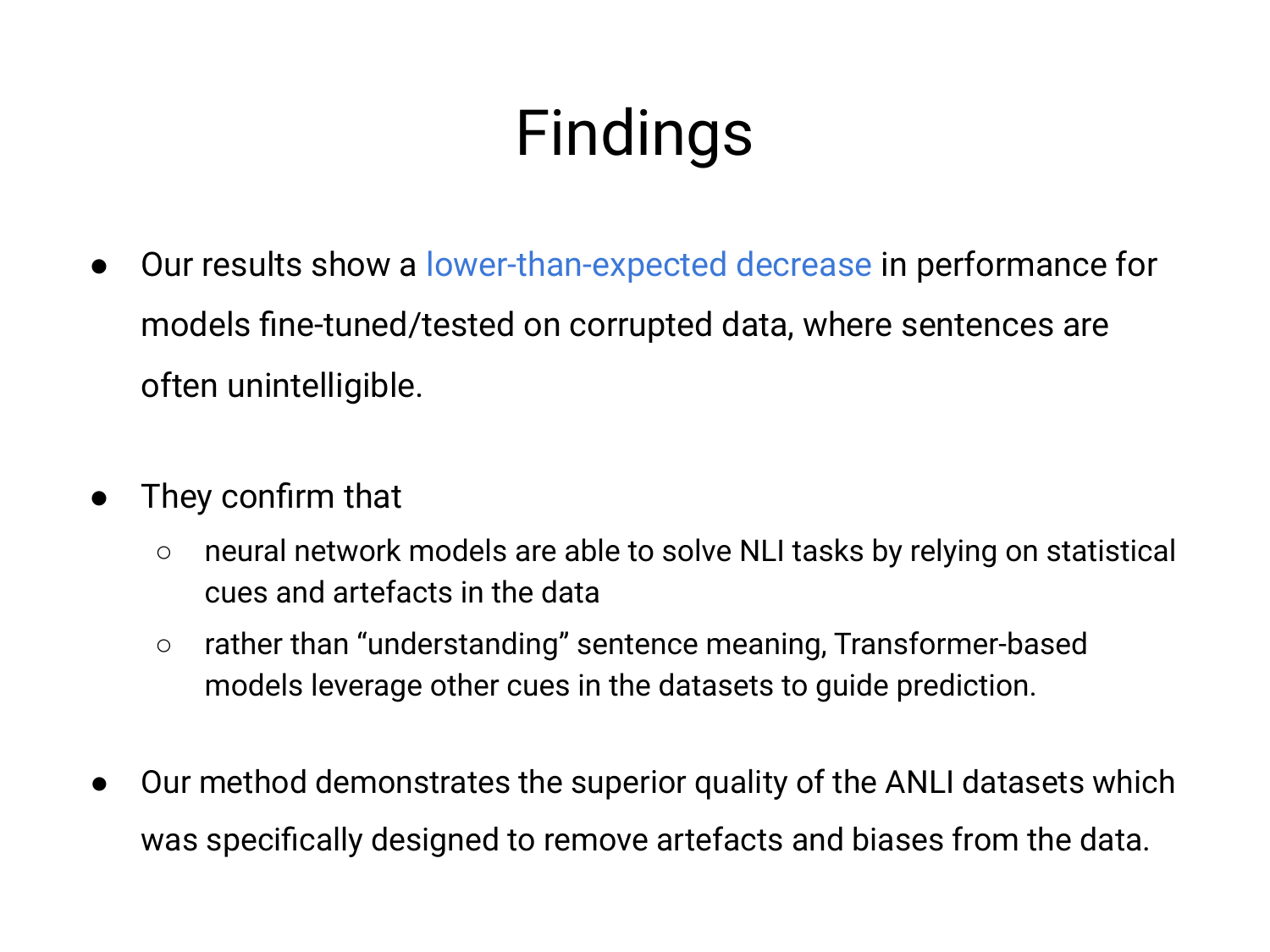### Future research

- Extending the proposed method to other natural language understanding (NLU) datasets and benchmarks.
- Our method can only indicate if an NLI/NLU dataset is of high or low quality, it does not reveal the actual biases in the dataset - this should be analysed in future research.
- Comprehensive NLU datasets evaluation methodology and design guidelines what it takes to develop a good NLI/NLU dataset?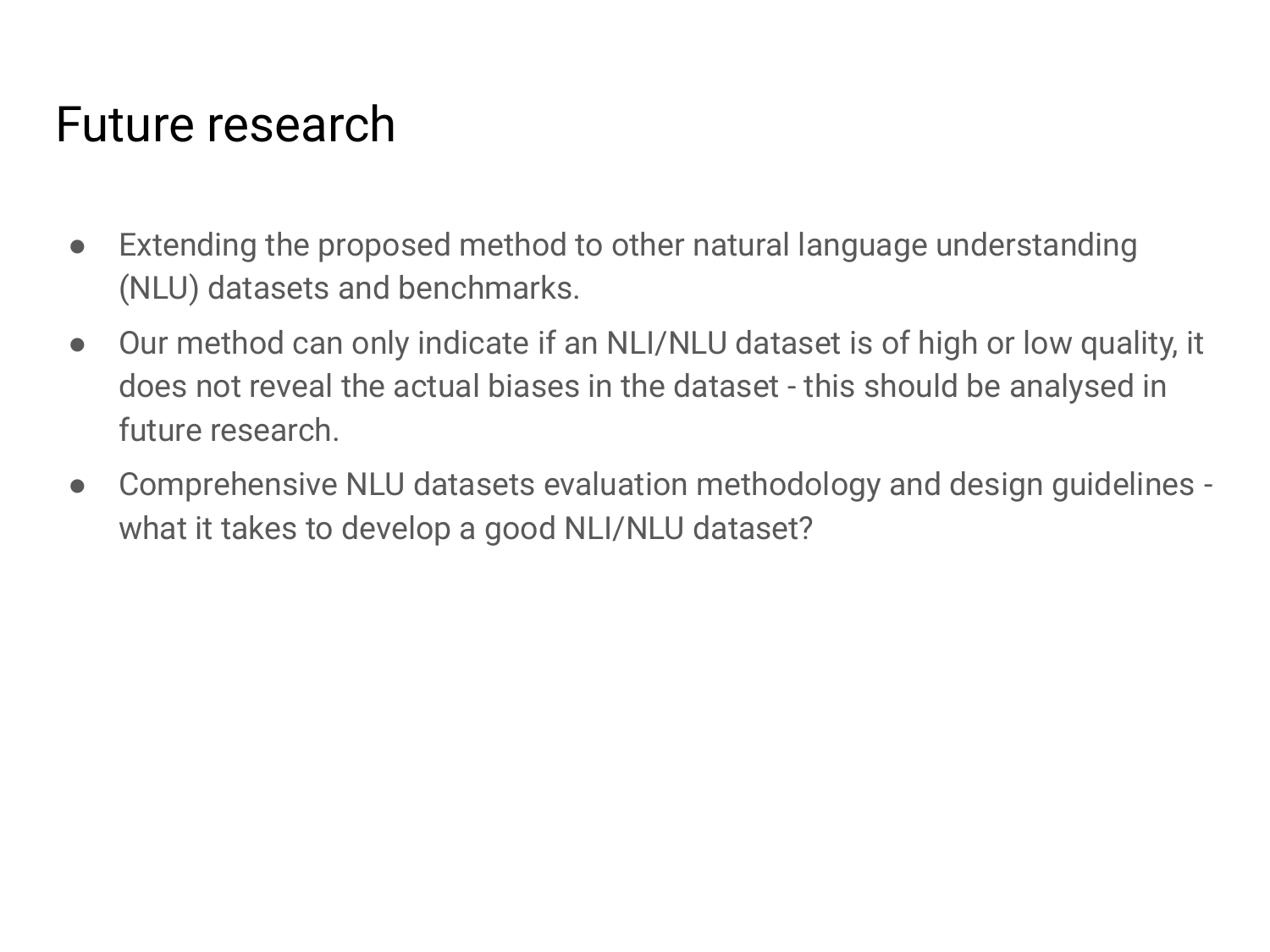### Future research

- Extending the proposed method to other natural language understanding (NLU) datasets and benchmarks.
- Our method can only indicate if a dataset is of high or low quality, it does not reveal the actual biases in the dataset - this should be analysed in future research.
- Comprehensive NLU datasets evaluation methodology and design guidelines - what it takes to develop a good NLI/NLU dataset?